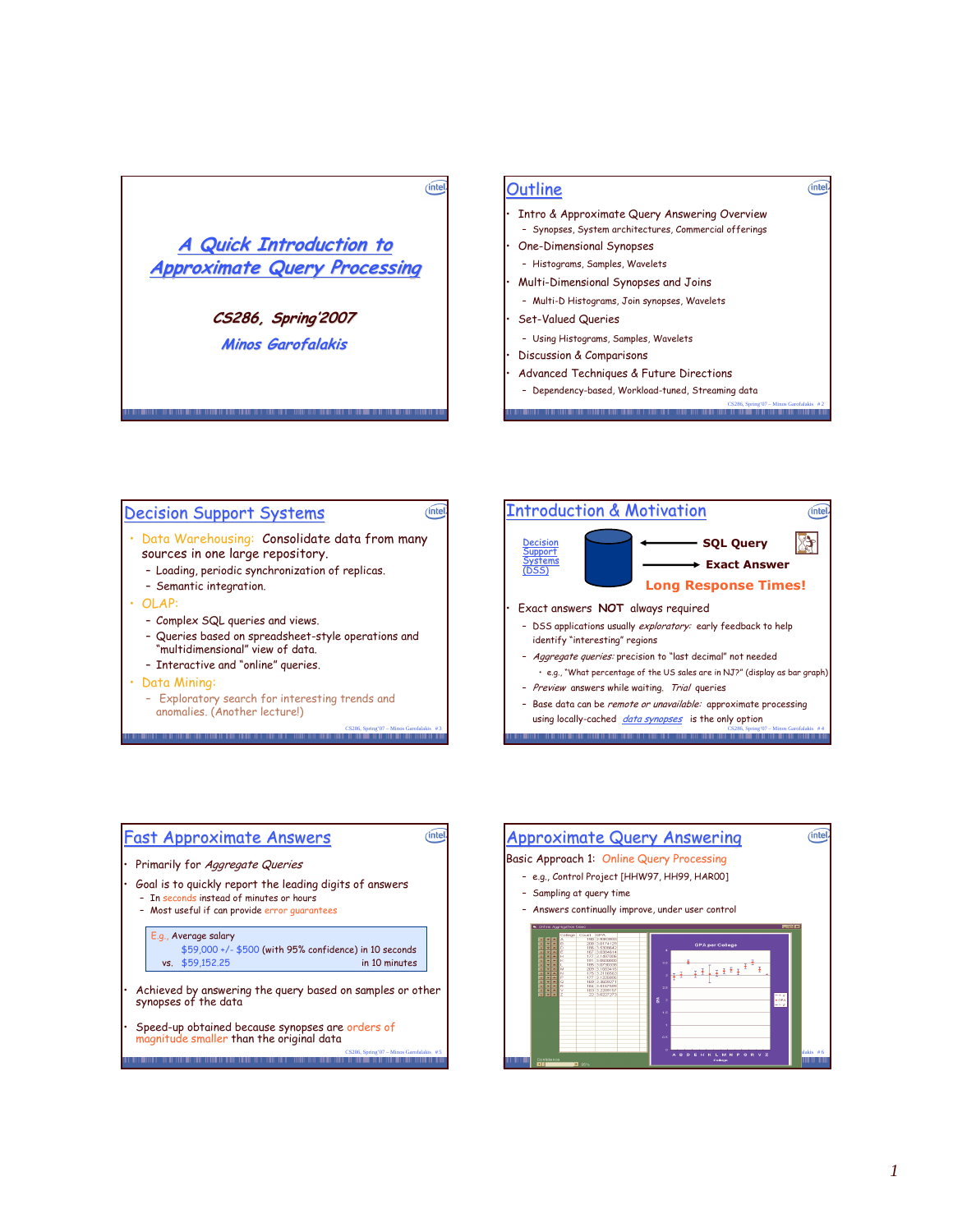









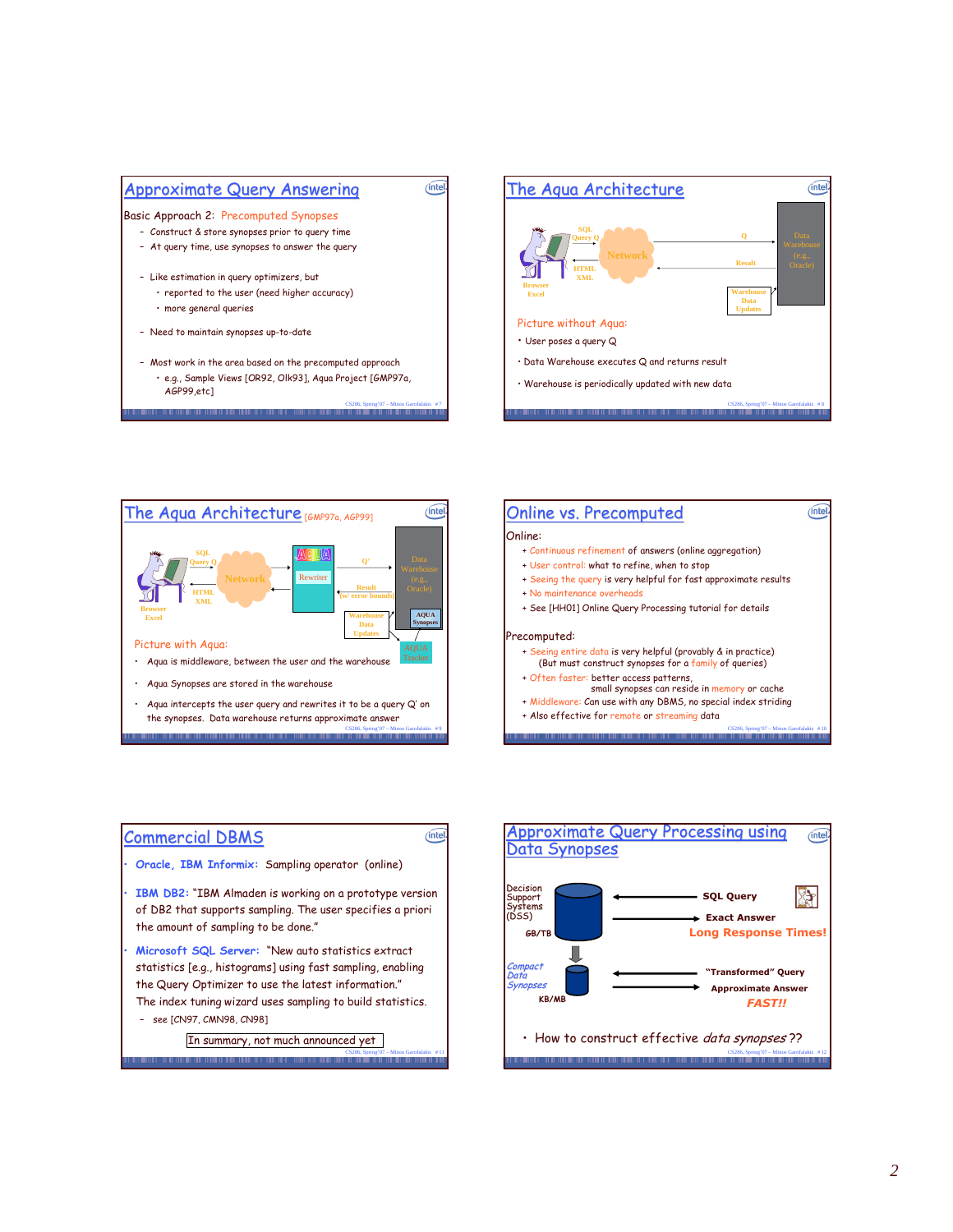# <u>Outline</u>

· Intro & Approximate Query Answering Overview

- **One-Dimensional Synopses**
- **Histograms:** Equi-depth, Compressed, V-optimal, Incremental maintenance, Self-tuning
- **Samples:** Basics, Sampling from DBs, Reservoir Sampling
- Wavelets: 1-D Haar-wavelet histogram construction & maintenance
- $\cdot$  Multi-Dimensional Synopses and Joins
- Set-Valued Queries
- Discussion & Comparisons
- Advanced Techniques & Future Directions



#### $(intel)$  $(intel)$ <u>Histograms</u> <u>1-D Histograms: Equi-Depth</u> Count in bucket • Partition attribute value(s) domain into a set of buckets  $\cdot$ 1 2 3 4 5 6 7 8 9 10 11 12 13 14 15 16 17 18 19 20 Domain values • Issues: - How to partition  $\cdot$  Goal: Equal number of rows per bucket  $($  B buckets in all) - What to store for each bucket -  $\,$  How to estimate an answer using the histogran • Can construct by first sorting then taking B-1 equally-spaced splits 1 2 2 3 4 7 8 9 10 10 10 10 11 11 12 12 14 16 16 18 19 20 20 20  $\cdot$  Long history of use for selectivity estimation within a query optimizer [Koo80], [PSC84], etc.  $\cdot$  Faster construction: Sample & take equally-spaced splits in sample – Nearly equal buckets  $\cdot$  [PIH96] [Poo97] introduced a taxonomy, algorithms, etc. – Can also use one-pass quantile algorithms (e.g., [GK01]) CS286, Spring'07 – Minos Garofalakis # 15 CS286, Spring'07 - Minos Garofalakis # 16

CS286, Spring'07 – Minos Garofalakis # 13

(intel



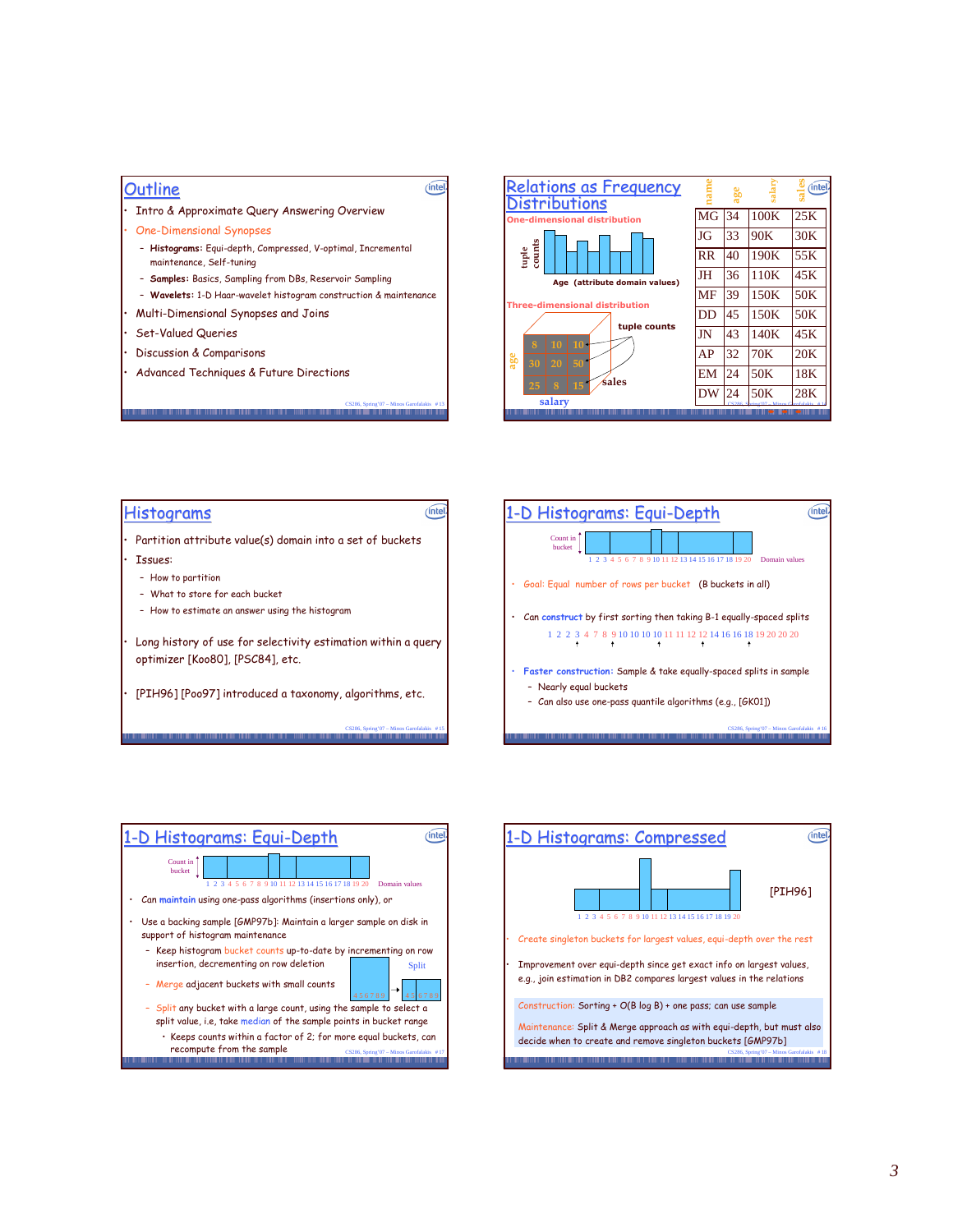